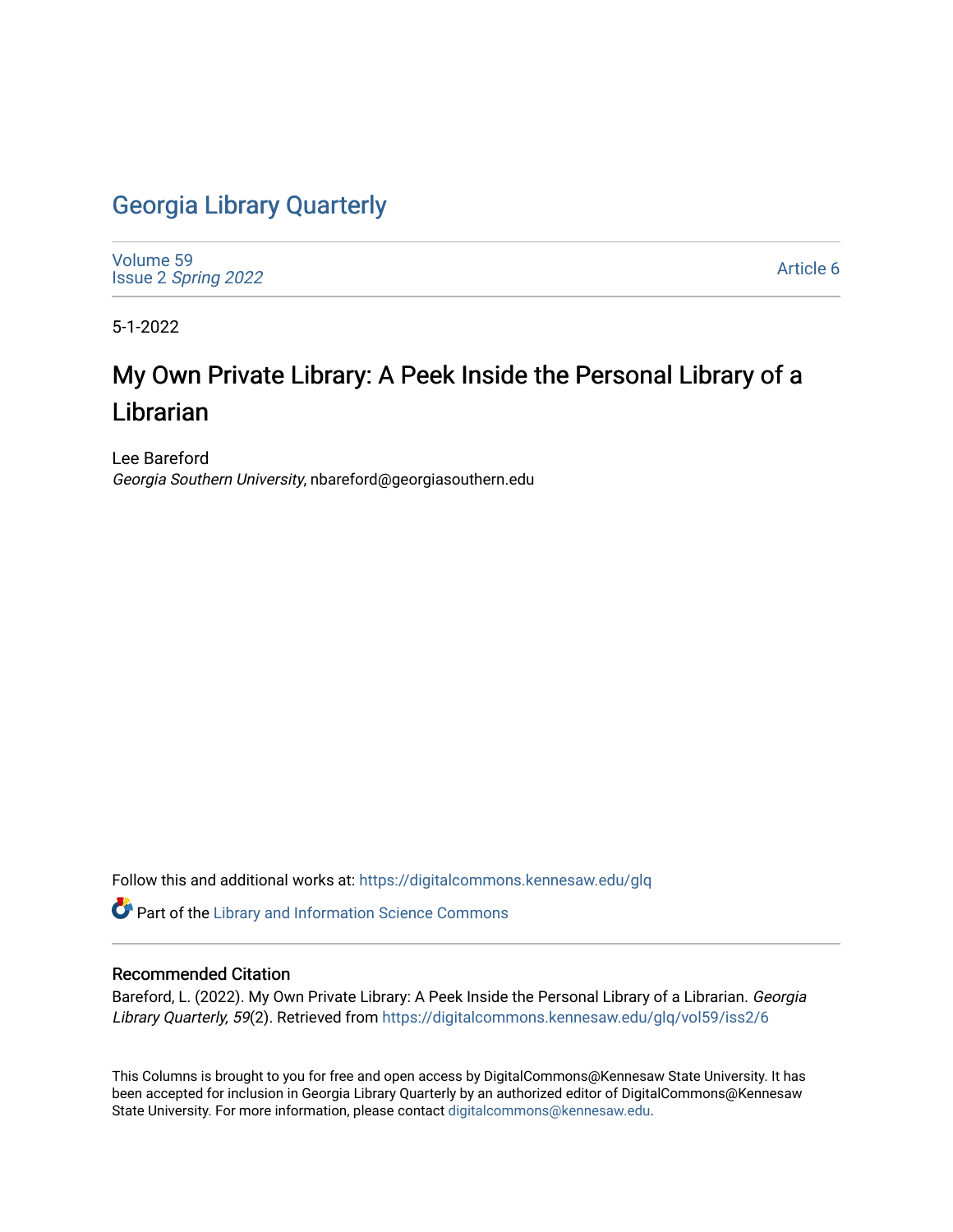# My Own PRIVATE LIBRARY

I'd expect that many librarians share my "origin story" when it comes to books and book collecting: it started in a library and has come full circle back to one. My love for books first began at the Richland County Public Library in Columbia, SC. One summer, the library was offering a dragon iron on patch to any child who completed their summer reading requirements. I wanted the iron on patch so bad that I started reading in earnest. That experience established my love of reading and book collecting. In fact, I wanted books so bad, I started fighting with my brothers to claim ownership of mutual favorites. I always have a laugh when I open the ones I still have and see where we had repeatedly crossed out each other's name.



During my school years, I was drawn to history and fantasy books, particularly *The Once and Future King* and *The Lord of the Rings*. It was not

until I took an art history class in college, though, that I started to covet my favorite collectible: art books. Big, expensive, lavishly illustrated art books. While studying art, I became fascinated with photography and was soon obsessed with collecting photography books. I found photography books to be amazing in the sense that, unlike books of paintings, they could reproduce their source material almost identically. I quit my job in a photo lab so I could work at Barnes & Noble and use my employee discount to buy more photography books. My favorites from this time were Scalo's 1993 printing of Robert Frank's *The Americans*, a true classic, and Arena Editions' 1997 *Adam Fuss* monograph, which includes a revelatory essay about Fuss by Eugenia Parry.

Spare money was in short supply while I was in grad school at Savannah College of Art and Design, so I stalked clearance sales for deals. Back in the late 1990s and early 2000s, when print runs were generous and expensive art books often couldn't be returned to publishers, I managed to find incredible books at bargain prices. My best find was a first edition of Richard Prince's *Adult Comedy Action Drama* in excellent condition for only \$2.

After finishing grad school in 2003, I moved to New Orleans with some friends. I was able to transfer to the Metairie Barnes & Noble store, so I continued building my book collection. My soon-to-be fiancée Jill worked for Barnes & Noble too, so we quickly amassed enough books to build our own private library in our uptown carriage house apartment. We snuggled on the couch, surrounded by our books, and read into the night—Jill deep into Harry Potter, and me switching between art books and Phillip Pullman's *His Dark Materials* series (thanks, Jill). I wish I still had a picture of that room, but I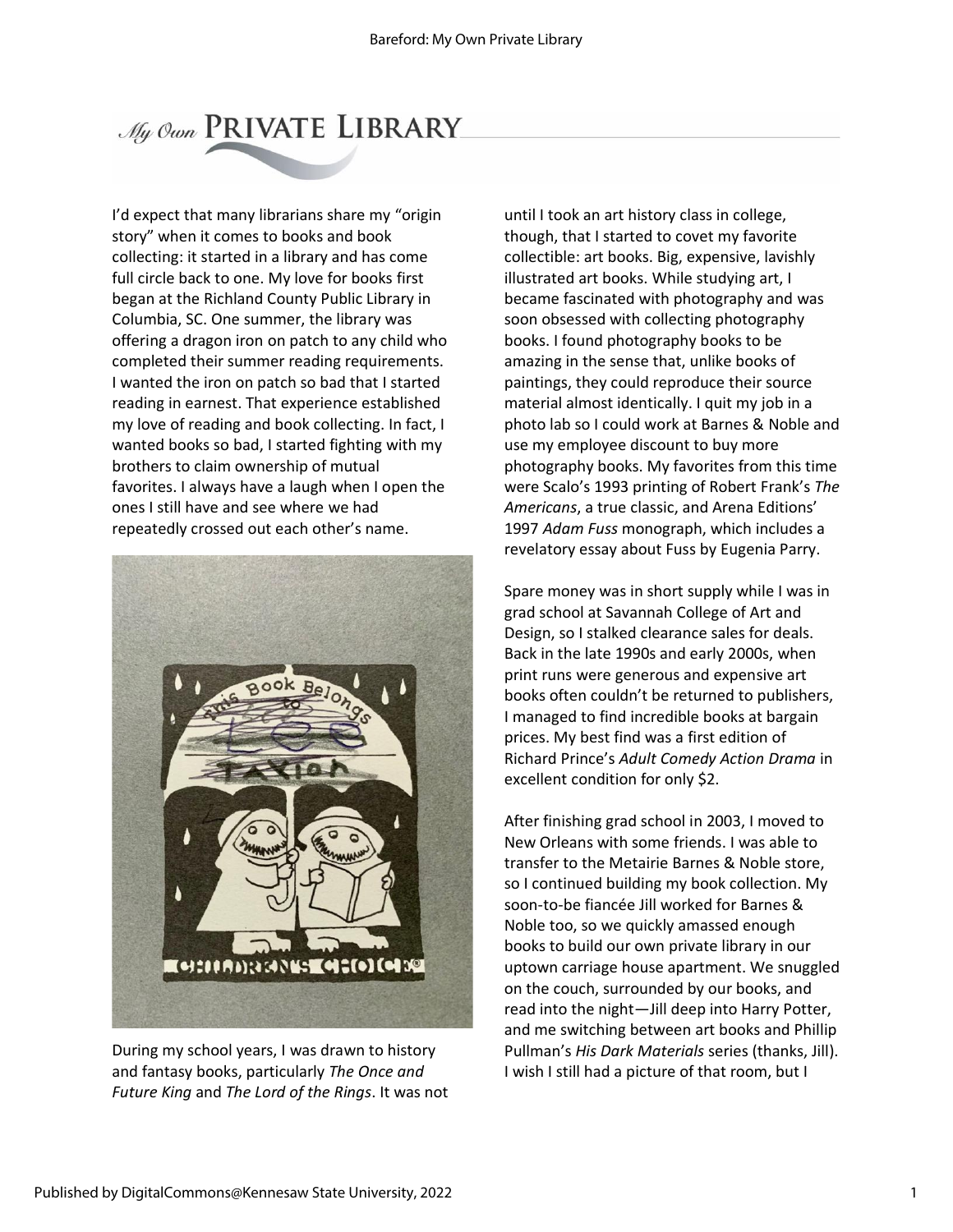don't. I lost track of a few things around that time.

#### I blame Katrina.

Needless to say, the storm upended our lives. We evacuated to Baton Rouge with little more than a backpack each full of clothes and toiletries. Over the next few days, we watched in horror as the levees failed and our city flooded. We knew we would not see our home for some time. The National Guard had moved into the city and closed it to everyone except for essential personnel. A month went by. Then another. Jill and I were going stir crazy. We were anxious to return to our home and assess the damage. In a stroke of luck, a coworker's

husband had a work pass to get through the National Guard checkpoint and into New Orleans. Taking a risk, I photocopied it and headed to the city, praying that no one would notice my pass was fake. I got in.

Covered in lake silt from the flood, parts of New Orleans looked like a black and white movie. City Park oaks were upended. Boats had been strewn by floodwaters in the middle of city streets. I passed a Coast Guard helicopter that had crashed on the Lafitte Greenway. Humvees full of armed soldiers sped past, rumbling over coils of downed power lines. I kept a low profile and finally made it to the apartment. Want to hear something *really* funny? I left my apartment keys in Baton Rouge.

One kicked-in door later, I rushed to check on our library. Perfectly, improbably dry.

Unlike many others who experienced Katrina, we were extremely lucky. I began taking armloads of books from apartment to car until the trunk and backseat were full. Then I got out of there. I didn't want to be in the city after dark with all of the power out.

Bereft of options to find wedding venues, and facing skyrocketing rents, Jill and I moved from Baton Rouge to Atlanta in November 2005. We never returned to our New Orleans apartment. Our book collection continued to grow over the years, and on November 2nd, 2010, we welcomed a new reader into our home: our son Sam. He's a *huge* Percy Jackson fan but is absolutely *not* interested in Harry Potter. He is almost perfect.